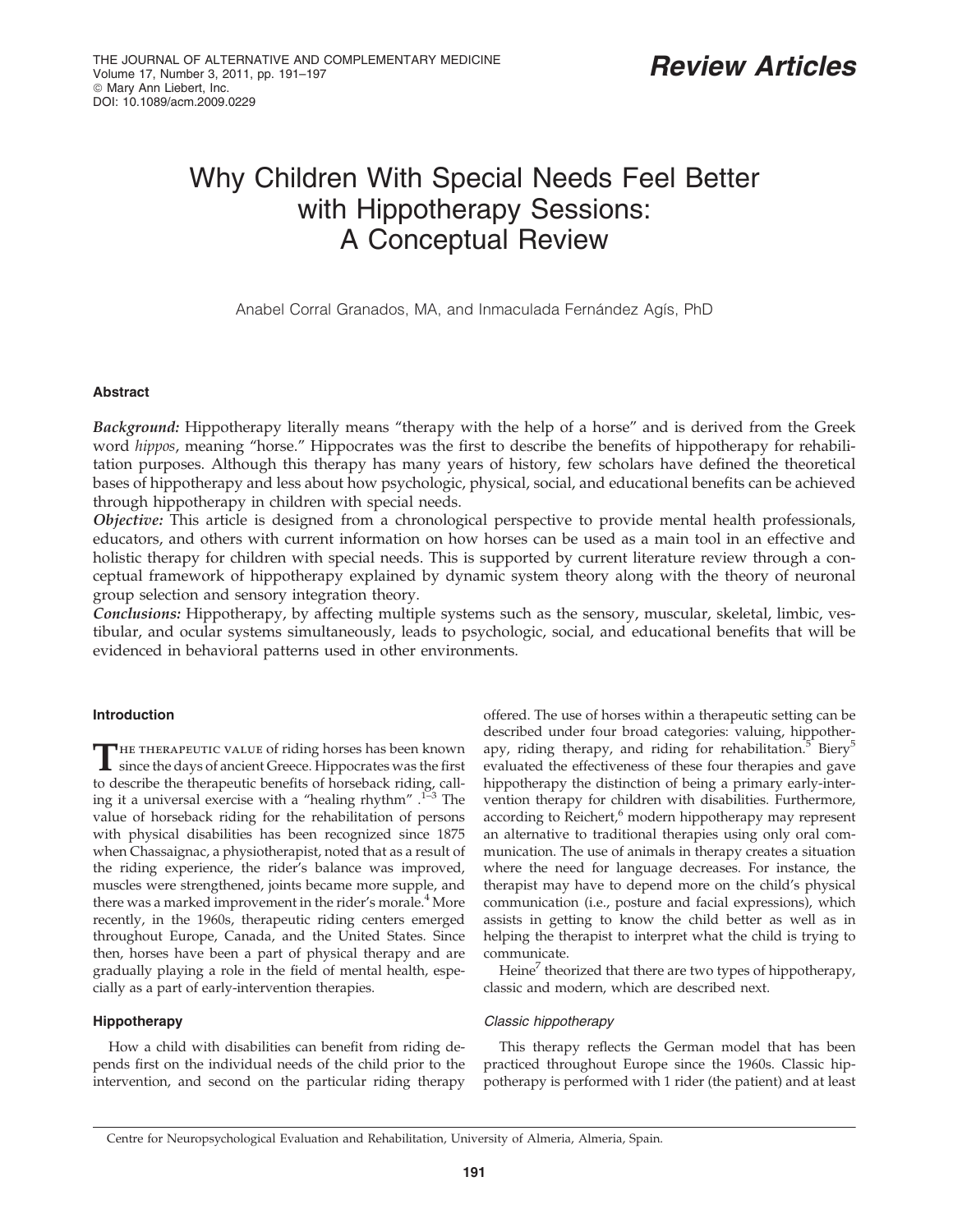1 therapist (a physical therapist, occupational therapist, or a speech–language pathologist) and a horse or a donkey. The therapist uses the three-dimensional movement of the horse's back as an apparatus to manipulate the passive body of the patient.\* The treatment consists entirely of the horse's movement and the patient's response to this movement. The patient may be positioned astride the horse in different positions such as facing forward or backward, or lying prone or supine. $^2$  This therapy, based on the positive effect of the horse's movement on the person, is beneficial for the rehabilitation of neuromuscular, musculoskeletal, and cardiopulmonary dysfunctions.<sup>8</sup>

## Modern hippotherapy

Present-day hippotherapy is a treatment approach that uses the movement of the horse as in classic hippotherapy, but with the added component of psychologic intervention.<sup>9</sup> Modern hippotherapy is used to achieve physical, psychologic, cognitive, social, behavioral, and educational goals. It represents a multidisciplinary form of treatment that can be applied by a physical therapist, occupational therapist, psychologist, or psychotherapist. This treatment approach uses activities with a horse, donkey, pony, or llama to address the specific needs of a patient.\*

The American Hippotherapy Association, $10$  the largest hippotherapy association in the world, defines hippotherapy as a physical, occupational, and speech therapy treatment strategy that utilizes equine movement. It is referred to as a "passive" type of riding, in which the horse moves the rider. The gait of a horse has been shown to closely resemble that of human walking, so by sitting on the walking horse, riders can go through the physical motions of walking without placing any weight on their legs. $^{11}$  Modern hippotherapy is not only used for physical rehabilitation, however. As we will see in the next section, it can be useful for developing attention, communication, learning, and social skills in children with neurologic disorders. Therefore, modern hippotherapy is not centered only on teaching clients to ride a horse; rather, its exercises have far-reaching effects on patients and benefit them in a holistic manner. According to Bukovek,<sup>†</sup> hippotherapy has been used to treat children who have a wide range of disabilities, including autism, cerebral palsy, communication disorders, cerebrovascular accident stroke, developmental delay, Down syndrome, language disabilities, multiple sclerosis, muscular dystrophy, spinal cord injuries, traumatic brain injuries, and hearing impairment. However, it is also important to note that hippotherapy is not appropriate for all children. For instance, it is not recommended for children with conditions such as fragile bones, hemophilia, hemorrhoids, a history of aggression toward animals, or uncontrolled epilepsy.<sup>7</sup>

Considering the complexities of the procedures used in hippotherapy, and their potential benefits, it is worthwhile to examine various theories that may account for the benefits of hippotherapy.

#### Current Theoretical Framework

This article asserts that the therapeutic value of hippotherapy has a theoretical footing in recent theories of childhood cognitive development and control, as well as in neurophysiologic theory. In contrast with other therapies, hippotherapy does not have a unique model to explain its effects. Consequently, the conceptual framework of hippotherapy presented here incorporates three theories: dynamic systems theory, neuronal group selection theory, and sensory integration theory.

#### Dynamic systems theory

Dynamic systems theory assumes that the complex human system continuously interacts, adapts, and changes in response to the dynamic, interrelated, and shifting constraints that occur in three domains: within a person, within the task performed by the person, and in the environment.<sup>12</sup> The theory regards development as an organized process occurring in stages. Stage transitions begin when there is instability in the aforementioned factors, and end when stability is achieved. It is assumed that the child's activity and exploration, coupled with the relationship of these to the environment, dictate what behaviors will emerge.<sup>13</sup> Dynamic systems theory claims that all developmental outcomes can be explained as the spontaneous emergence of coherent, higherorder forms resulting from recursive interactions among simpler components. How may this theory explain the therapeutic value of hippotherapy? According to McGibbon and Haehl (Table  $1$ ),<sup>14</sup> movement patterns in the patient emerge during hippotherapy as a result of the self-organizing process involving the interaction of multiple constraints.

According to the most recent literature review, the main constraints that may act as control parameters during hippotherapy are postural control, arousal, motivation, temperature, and rhythm.

Postural control is a prerequisite to performing daily activities such as walking and reaching, $15$  and may be trained through hippotherapy. The link between reaching and postural control has a firm neurophysiologic basis, and is mediated primarily by medially descending brain signals. The strong relationship between reaching and postural control is

Table 1. Adapted Version of Constraints Involved in Hippotherapy Sessions

| Individual                     | Environmental  | Task                         |
|--------------------------------|----------------|------------------------------|
| Strength<br>& postural control | Terrain        | Patient position             |
| Stiffness                      | Therapist cues | Size of horse                |
| Mass                           | Temperature    | Horse movement<br>& rhythm   |
| Arousal                        | Noise          | Equipment                    |
| Motivation                     | Gravity        | Horse speed<br>and direction |
|                                |                |                              |

Table adapted from McGibbon and Haehl, 2002.<sup>14</sup>

<sup>\*</sup>Grobler R. The Influence of Therapeutic Horse Riding on Neuropsychological Outcomes in Children with Tourette Syndrome. Dissertation in the partial fulfillment of the requirements for the degree master psychology, Faculty of Humanities of South Africa, Pretoria, 2004.

<sup>&</sup>lt;sup>†</sup>Bukovek T. Hippotherapy. Student research projects for the Masters of Physical Therapy Program at Cleveland State University. Online document at: http://health.csuohio.edu/mptprojects/ altmedpdf/bukovechippotherapy.pdf Accessed August 23, 2009.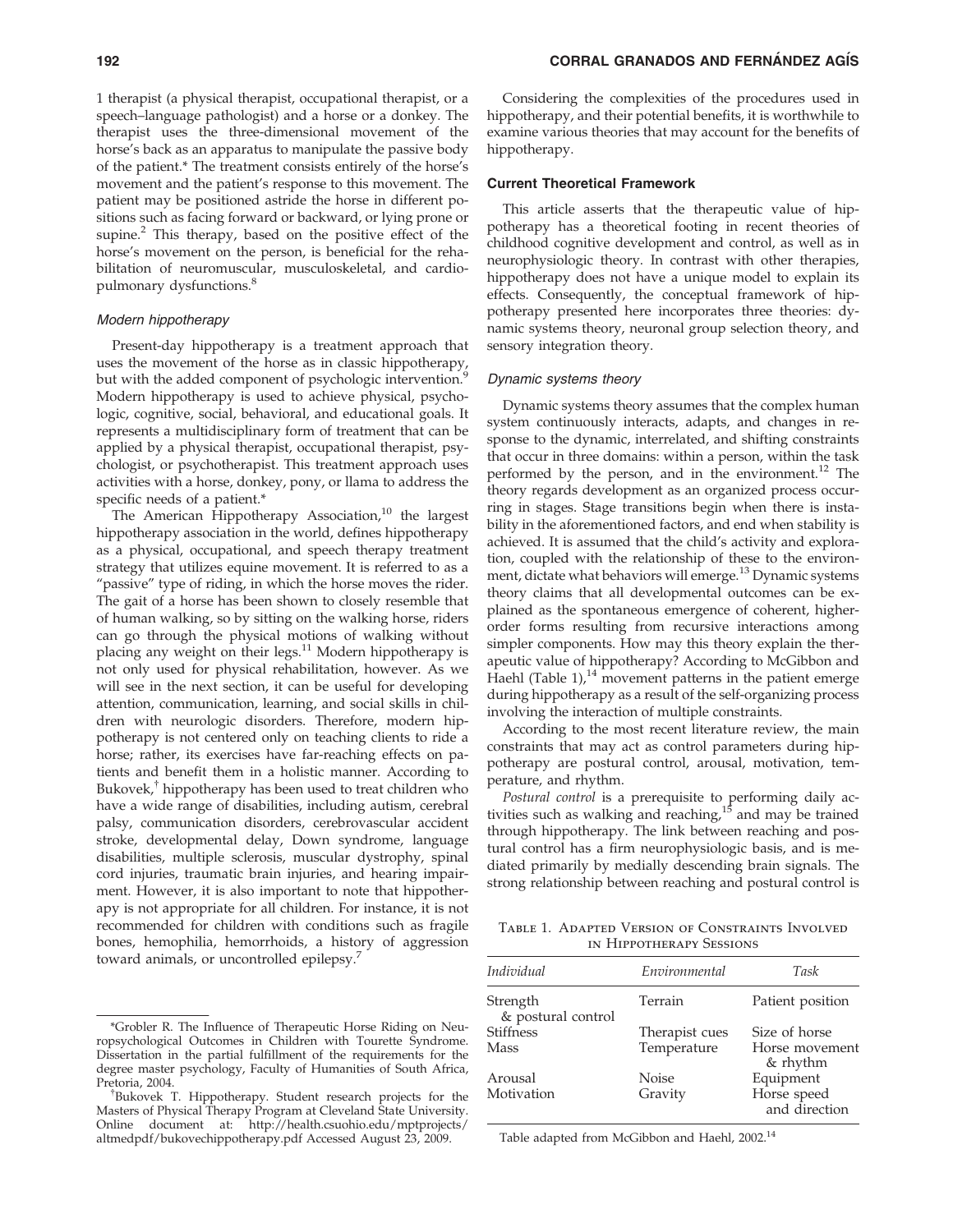reflected in the presence of postural adjustments accompanying reaching movements.

Arousal is a state of alertness and mental and physical activation. Thayer<sup>16</sup> was one of the best-known researchers in self-reported arousal. The author maintained that strong instigation of a pleasure (as occurs during hippotherapy) arouses the child. Other variables that can affect one's level of arousal include time of day, and physical exercise. Performing hippotherapy and exercise simultaneously around midday may contribute greatly to arousal.<sup>17</sup>

Motivation is defined as a process in which internal and external factors direct and energize thoughts, feelings, and actions. It is described as a consequence of interpretations of personal factors (values and beliefs) and social factors. These factors include personal goals or incentives, expectations of personal efficacy, movement-related perceptual and affective experiences, and social and physical features of the environment. Lewthwaite<sup>18</sup> suggested the importance of personal and social–environmental variables in one's motivation for physical activity, thus, understanding these variables may allow the therapist to heighten the client's motivation for exercise. McGibbon and  $Haeh1<sup>14</sup>$  suggested that hippotherapy motivates children to actively engage in the treatment because

- 1. The therapy demands and encourages participation.
- 2. The outdoor environment and exercise with the horse are pleasurable.
- 3. The presence of the child's family during the therapy is a major factor in motivating the child.<sup>11</sup>

Temperature of the body of the equine is about  $1^{\circ}$ –5 $^{\circ}$  higher than that of a human, principally in the neck, mane, and quarters, depending on the type of exercise the animal is performing. This extra warmth can help increase the rider's plasticity, reduce spasticity, and stretch the rider's muscles.<sup>9</sup> Relaxation exercises performed on the back of a horse, allowing the rider to feel the warmth and the massaging motions of the horse, enhance the rider's overall sense of relaxation. Research suggests that certain exercises are not appropriate for every patient, but on the other hand, may be especially beneficial for certain disorders. For example, lying prone or supine on the back of the horse during therapy may be particularly effective for children diagnosed with spastic cerebral palsy or hyperactivity.

Rhythm is a fundamental element of hippotherapy. The horse's multidimensional swinging rhythm is transferred to the patient's pelvis in a manner that mirrors the normal human gait. Wolff described rhythm as a crucial aspect of movement, suggesting that a pattern of rhythmic exercise during hippotherapy will result in the appearance of spontaneous movement in the patient. Spontaneous movement in turn may contribute to a patient's cognitive and motor development, and the hippotherapy exercises may motivate patients to repeat these movements while off the horse (Wolff in Piek $19$ ). Riding a horse in a moderate walk in backward and forward positions should be a consistent and repetitive rhythmical movement experience for the child and can be a treatment tool to develop strength and balance and to normalize muscle tone.<sup>20</sup> Muscle tone may be stabilized in two ways. When the horse performs soft and smooth movements, hypertonic muscles in the rider will relax. Conversely, when the horse moves rapidly, as during trotting, hypotonic muscles will be strengthened. These exercises, furthermore, activate movement signals in the brain and spinal cord that correspond to the motion of walking.<sup>9</sup>

#### Theory of sensory integration

According to Randall, $2^{1,22}$  learning and behavior depend on a series of sensory and motor capacities. These capacities include auditory processing, body awareness, coordination between sides of the body, fine motor control, motor planning, ocular control, perception of movement, touch perception, and visual–spatial perception. Developing the tactile sense, the vestibular sense, and the proprioceptive sense provide the foundation of a child's health. Randall<sup>22</sup> explained several examples that we can adapt for use in hippotherapy. For instance, understanding auditory information requires the ability to differentiate sounds and plays an important role in the development of language. Performing exercises that promote body awareness allows proprioceptive information to be sent to the brain and on to muscles and joints, preventing inappropriate muscle resistance. The ability to coordinate the right and left sides of the body and to cross the midline of the body is an indication that both sides of the brain are working together and sharing information efficiently. This ability is observed when children transfer objects from one hand to the other, or when they jump and ride the horse. When this coordination develops, children can control objects of various sizes, weights, shapes, and textures and use fine motor control.

 $Ayres<sup>23,24</sup>$  suggested that all our senses need to work together in harmony. In other words, our sense of touch, smell, taste, sight and sound, as well as physical movement and body awareness, must function together. Sensory integration during hippotherapy occurs when riding stimulates the tactile sense, both through touch and environmental stimulation. Also, the vestibular system is stimulated by the horse's change of direction and speed. This system is located in the inner ear and has three semicircular canals that are filled with endolymph or fluid. These canals are sensitive to movement. The movement that occurs when riding a horse strongly activates these canals, which relay certain sensory inputs to the rest of the brain. The olfactory system responds to many smells involved in a horse stable and ranch environment. Vision is used in controlling the horses. The many sounds of the ranch help to involve the auditory system. All of these senses work together and are integrated during the act of riding. In addition, proprioceptors (receptors that provide information from our muscles, tendons, ligaments, and joints) are activated, resulting in improved proprioception.<sup>25</sup> Delius<sup>26</sup> developed a 7-month hippotherapy program to stimulate sensory integration.

#### Theory of neuronal group selection

This theory is related to neurobiology and behavior research. It has three main assumptions:

- 1. The anatomy and structure of the brain evolved to allow for neuronal plasticity, and this plasticity plays an important role in how the brain is organized.
- 2. Experience is the main factor in the selection of certain fixed response patterns. The brain has neural diversity,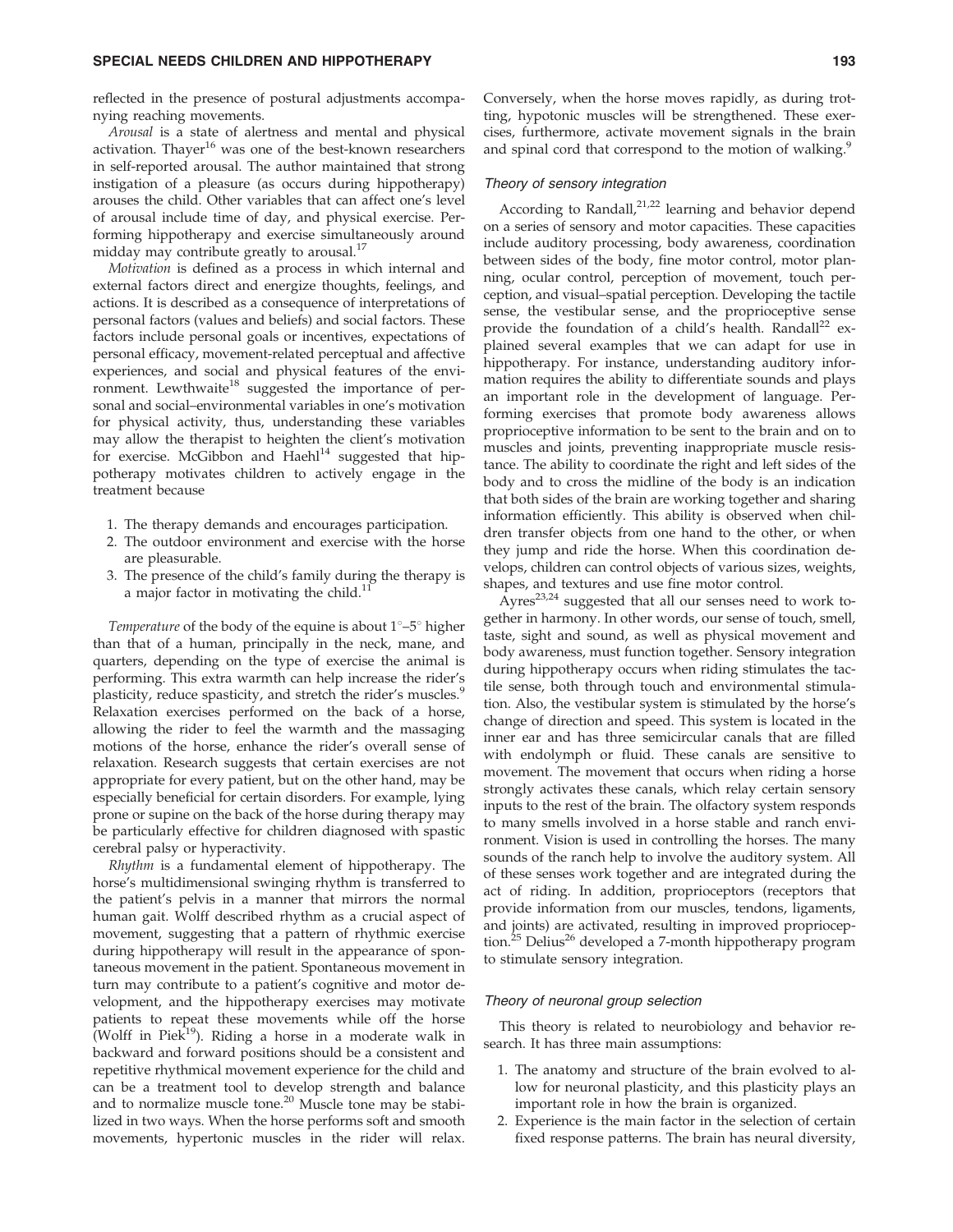but its wiring is not genetically predetermined; rather it is a ''rough palette'' modified by experience (exploration). It depends on selection: strengthening of connections among groups of neurons with experience. All children's experiences create new brain connections.<sup>24</sup>

3. Neuronal maps form and change through a person's interaction with the environment. Each person's unique life experience results in unique neural connections and behaviors across individuals. The re-entering neurons are groups of neurons located in different areas of the brain, and they activate reciprocal and recursive signals from many other groups (perceptions are linked to actions and in the same way they are linked to perceptions …).<sup>15</sup>

Neuronal plasticity allows children undergoing hippotherapy to learn and develop new connections in the brain through the multisensorial stimulation that hippotherapy offers. In turn, these connections allow the learning of new skills for functioning in the world. However, it is important to be aware that these are theoretical or speculative benefits, as to date no empirical data on the subject have been published.<sup>26</sup>

#### Effects of Therapy

Several types of therapy use horses as an educational, physical, social, and psychologic intervention tool. Next, a summary is presented of empirical research on the effects of these therapies.<sup>†</sup>

#### Physical benefits

One of the physical benefits of hippotherapy is improved muscle symmetry. One study found improved muscle symmetry with only 8 minutes of therapeutic treatment in a full 12-week hippotherapy program. $^{27}$  Another study performed the same experiment but included an extra 2 minutes of therapy and a 12-month baseline after treatment. The study concluded that hippotherapy treatment is an effective method to improve abductor muscle symmetry during walking as well as for enhancing functional motor skills.<sup>2</sup> Other physical benefits include increased balance and muscle strength and increased range of motion, which may lead to improved coordination between the upper and lower trunk and between the lower trunk and the back of the horse, $29,30$ and trunk/head stability, $31$  found in a 12-week hippotherapy program.<sup>32</sup> Similar results were found through 12-week hippotherapy sessions in a group of 6 children with cerebral palsy. Those children improved head and trunk stability.<sup>33</sup> Bertoti<sup>4</sup> found statistically significant improvements in posture while he observed and evaluated children's self-confidence, muscle tone, weight bearing, and sitting balance after a 10-week program involving twice-a-week 60-minute sessions. $34$  Other authors, such as McGibbon et al., $35$  evaluated the effects of an 8-week hippotherapy program (30-minute session twice a week) in children with spastic cerebral palsy and concluded that sessions of this length may improve the children's gross motor functions and energy expenditure during walking. In 2004, a group of researchers in Ohio (USA) replicated this study with a 10-week intervention (45-minute sessions once a week) to determine whether hippotherapy had effects on the general functional development of younger children (averaging 4 years of age) with cerebral palsy.<sup>3</sup> Sterba $31$  had reviewed quantitative studies in which hippotherapy and horseback riding therapy were the main tools. The author concluded that they are individually beneficial and a recommended treatment for children with cerebral palsy and both are medically indicated with benefits on gross motor rehabilitation.<sup>31</sup> Researchers found hippotherapy to have positive effects on functional motor performance, and to be a good early-intervention tool for young children. Scott<sup>9</sup> found that the most prominent effects of hippotherapy included greater strength and agility, improved balance and posture, weight-bearing ability, and improved circulation, respiration, and metabolism. A bareback pad is often used during hippotherapy to allow riders to absorb more warmth and massaging motions from the horse than they would in a heavy leather saddle.

#### Psychologic benefits

Scott<sup>9</sup> related hippotherapy to the release of endorphins that produce feelings of emotional well-being. Other benefits include the empowerment one feels by regaining a sense of control over one's own body. McConnell $37$  agrees that hippotherapy offers patients psychologic benefits. For example, it can help patients improve their range of motion and strength (by brushing or petting animals), reduce stress, and reduce the need for pain-relief medication.

Macauley and Gutierrez<sup>38</sup> examined the effectiveness of hippotherapy versus traditional therapy in 3 boys ages 9, 10, and 12 years with language learning disabilities, after 6 weeks of hour-long hippotherapy sessions twice a week. They reported positive effects of hippotherapy on speech and language abilities and also improved motivation and attention. During the informal interaction with the horse, a child performs various exploratory behaviors (i.e., fine discrimination, visual examination, etc.) to examine the horse's responses and behavior as a social being. The child's emotional responses, such as self-efficacy and self-esteem,<sup>39</sup> will also be elicited by an equine-facilitated psychotherapy.<sup>1</sup> According to Barker, $40$  the child–horse bond can promote the following qualities: mutual trust, respect, empathy, unconditional acceptance, sense of constancy, security, reliability, love and affection, sense of autonomy and initiative, and self-control. Barker drew these conclusions from an experiment that analyzed the effect of hippotherapy on grieving children. This study concluded that a 6-week hippotherapy program impacted positively on the confidence, trust, and communication of 5 children between the ages of 4 and  $14.^{41}$   $\rm{Rufus}^{\S}$  also found enhancement in self-concept. Graham $42$  cited the positive effects of stroking horses in a recent Japanese study with three groups of children, one of which was made up of individuals who had negative attitudes toward animals. Participants experienced a decrease in tension after stroking

<sup>{</sup> Taylor MS. Equine facilitated psychotherapy: An emerging field. A major paper submitted to the faculty of the program in clinical psychology of Saint Michael's College in partial fulfillment of the requirements for the degree of Master of Arts 2001.

<sup>§</sup> Rufus SD. The effect of horse riding therapy on the self-concept of learning disabled children. Dissertation in the partial fulfillment of the requirements for the degree master of science in clinical psychology, Medical University of South Africa, Pretoria, 1997.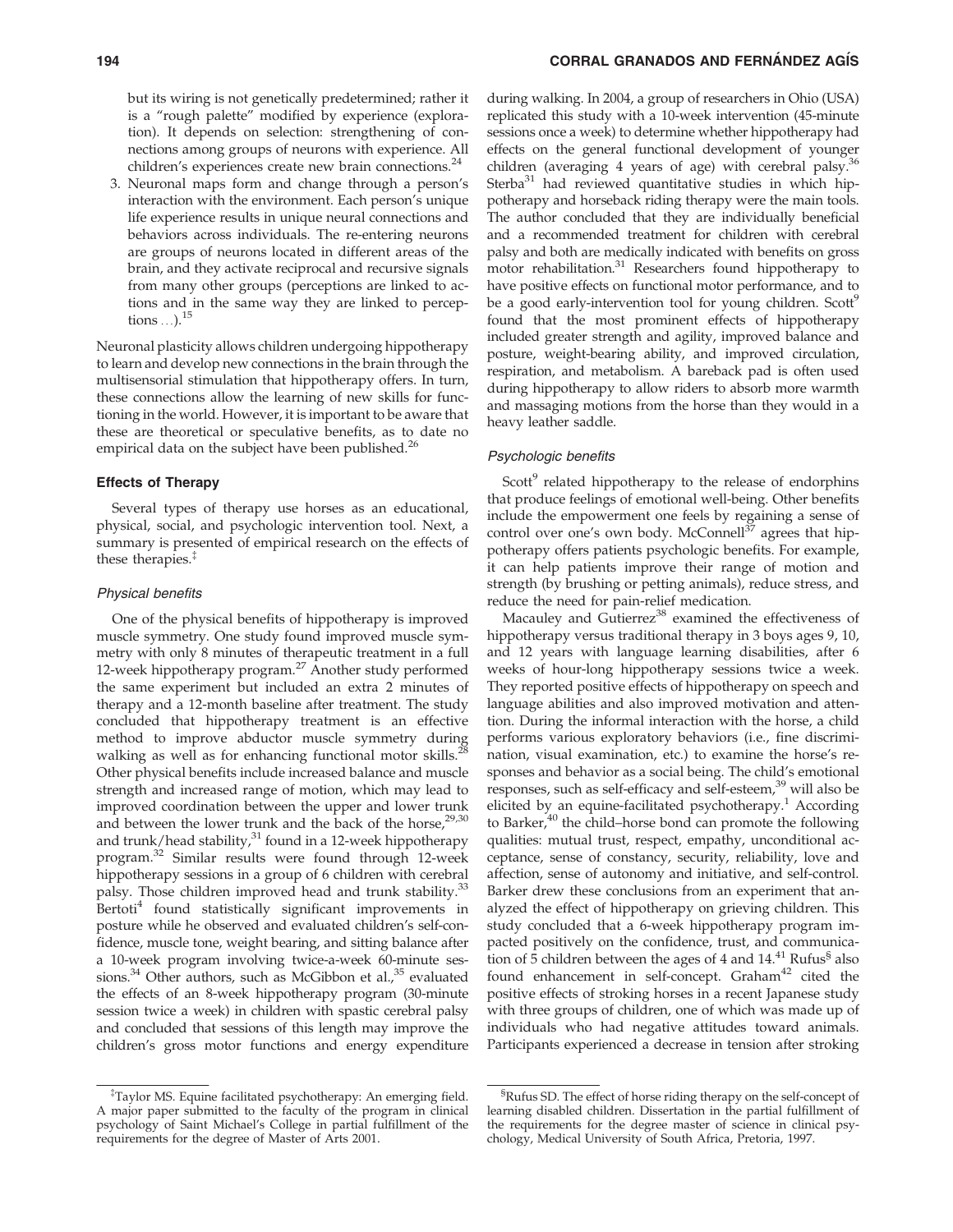#### SPECIAL NEEDS CHILDREN AND HIPPOTHERAPY 195

the horses. Taylor et al. $43$  have confirmed in a single-case design study that hippotherapy may be beneficial for the volition of children with autism disorder.

#### Social benefits

Beck and Meyers<sup>44</sup> argued that animals are an important instrument for developing social skills in children. Through their interactions with animals, children can obtain knowledge of values and attitudes from the animals. The authors provided evidence that the mere presence of animals positively alters children's attitudes about themselves and increases their ability to relate to others. Moreover, they suggested that animals are catalysts for social and verbal interaction in children. In the opinion of  $Taylor^{\dagger}$  another author who worked as a therapist for children with special needs, children diagnosed with disorders can think about their own behavior and needs, which normally are not easily understood, through the animal. Because they view an animal as a social being, the projection of feelings regarding peer interaction is readily available. Often children with special needs have difficulties in forming close friendships, but in equestrian settings the horse becomes the focus of attention. The child develops a friendship with the horse, often sharing their innermost feelings and thoughts with the horse.<sup>45</sup> An important factor is that the horses are nonverbal. This gives the rider the freedom to express himself or herself fully without fear of objection or criticism. Many children, particularly those with special needs, spend hours a day isolated from the real world. In riding, as a social activity, there are normal social interactions occurring at different levels. On one level, the authors describe that, especially with peers who come to the group or other sessions, the child has the opportunity to share experiences and stories. On another level, because a number of helpers are needed in the therapy sessions, the child must develop relationships with them in order to communicate more successfully with the horse. On a third level, when the child leaves the therapeutic setting, the child returns to the world eager to report to those around him or her about their riding experiences. During hippotherapy sessions, children acquire socially acceptable ways to express feelings, such as when they observe and interact with the animal and discuss how the animal expresses its feelings and what behavior the child finds acceptable (e.g., prancing, nuzzling) or unacceptable (e.g., facelicking, neighing). It is important to discuss self-control in the therapeutic setting and how to regulate behavior in human relationships and experiences. The motivation and ability to understand how others feel (empathy) can be molded through hippotherapy. For example, when the child observes and interacts with the animal, the therapist may ask the child what the animal may be feeling and then the child becomes capable of transferring this behavior to situations involving people.<sup>46</sup> Bass et al.<sup>47</sup> concluded that horseback riding has been an important social motivator for children with autism spectrum. After 12-week sessions, children exhibited greater sensory seeking, sensory sensitivity, social motivation and less inattention, distractibility, and sedentary behaviors.

## Educational benefits

Building a good educational base for the child is certainly important, and hippotherapy may aid the student's ability to learn.<sup>48</sup> Next, diverse activities ready to be used in hippotherapy for enhancing personal growth and development are described.

Reading is a basic skill that everyone needs in daily life, and the various games and activities in hippotherapy may improve people's capacity to learn, for instance, to recognize different shapes, sizes, and colors.

Improving math skills is also possible with hippotherapy. For example, the child can learn to count the horse's footsteps, the horse's body parts, and objects around the arena. Addition and subtraction can be taught through games involving throwing numbered foam dice and subtracting the numbers.<sup>49</sup> Rusty-Miller and Alston<sup>28</sup> have studied hippotherapy as an educational tool for children with disabilities. They used interviews with parents to relate the improvement in their children's life to hippotherapy. They found that parents indicated strong improvement in their children's social and academic development, particularly in terms of personal responsibility.

# **Conclusions**

This article considered dynamic systems theory along with neuronal group selection and sensory integration theory as a theoretical basis for explaining how hippotherapy can be a successful intervention tool for children with special needs. Future intervention programs based in hippotherapy should consider the interactive nature of the organic subsystems of the individual and the environment, and how this interactive nature allows for the possibility of guiding the patient's development. Moreover, considering that neuronal plasticity is at its peak during the first few years of development, interventions should be implemented as early as possible. Casadi and Nichols-Larsen<sup>36</sup> provided a congruent summary of the three theories described in this article. The authors suggested that through the repetitive, rhythmical movement of the horse in hippotherapy, a child experiences and begins to anticipate movements with each step of the walking horse. Children learn to produce compensatory movements that reduce the displacements of their center of gravity and keep them on the moving horse. Practice and experience are believed to lead to the modification and reorganization of the central nervous system. By affecting multiple systems such as the sensory, muscular, skeletal, limbic, vestibular, and ocular systems simultaneously, hippotherapy leads to psychologic, social, and educational benefits that will be evidenced in behavioral patterns used in other environments. The present review has highlighted the effectiveness of hippotherapy in several areas.<sup>5,7,8,14,15,20,25-50</sup> The authors recommend future experimental studies examining the utility of hippotherapy as a holistic intervention in patients diagnosed with a broad number of pathologies, during a minimum of 12 weeks of continuous intervention and with a long-term follow-up. It would be helpful to classify hippotherapy studies by the age of the patients and the length of the intervention. Future research should explore different exercises for children with hypotonia and hypertonia, to develop exercises suited to their needs. In this regard, it is essential to design programs in a systematic manner to achieve tangible objectives, keeping individual capabilities in mind. In view of these recommendations, our research team is attempting to create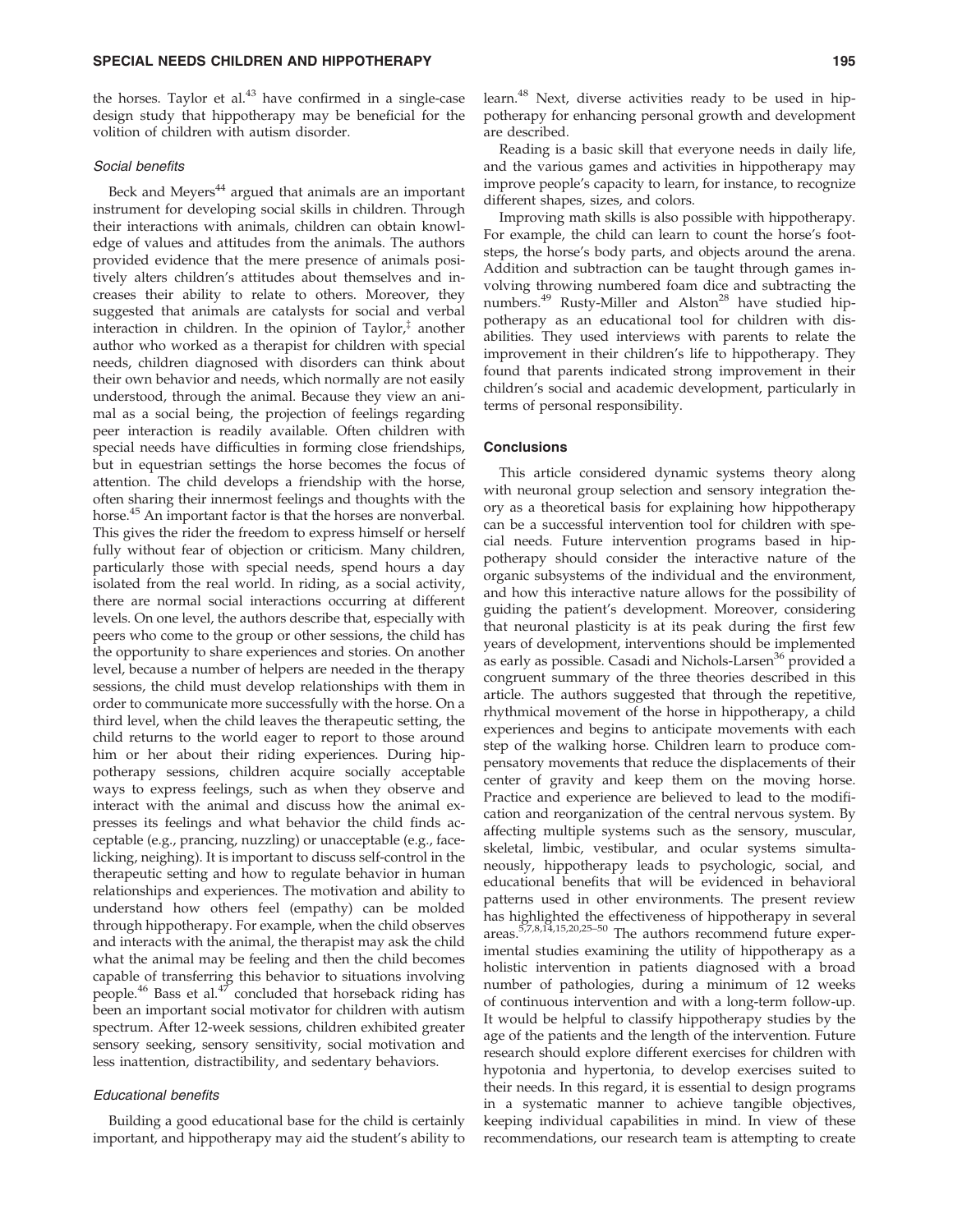behavioral protocols of hippotherapy research based on experimental findings.

# Disclosure Statement

No competing financial interests exist.

# **References**

- 1. Mayberry RP. The mystique of the horse in strong medicine: Riding as a therapeutic recreation. Rehabil Lit 1978;39:192– 196.
- 2. Riede D. The relationship between man and horse with reference to medicine throughout the ages. People Animals Environ 1987;5:26–28.
- 3. Fine A. Handbook on Animal-Assisted Therapy. Theoretical Foundations and Guidelines for Practice. San Diego, CA: Academic Press, 2000.
- 4. Bertoti DB. Effect of therapeutic horseback riding on posture in children with cerebral palsy. Phys Ther 1988;10:1505–1512.
- 5. Biery MJ. Riding and the handicapped. Vet Clin North Am Small Anim Pract 1985;15:345–354.
- 6. Reichert E. Individual counselling for sexually abused children: A role for animals and storytelling. Child Adolesc Soc Work J 1998;15:177–185.
- 7. Heine B. Introduction to Hippotherapy. Barbara PT. Reprinted from NARHA Strides magazine, April (Vol. 3, No. 2). Online document at: www.twinenterprises.com/cp/hippotherapy/ articles/introduction.htm Accessed August 24, 2009.
- 8. Scott N. Special Needs Special Horses: A Guide to the Benefits of Therapeutic riding. Denton: University of North Texas Press, 2005.
- 9. All AC, Living GL, Crane LL. Animals, horseback riding, and implications for rehabilitation therapy. J Rehabil 1999; 65:49–57.
- 10. American Hippotherapy Association. What is hippotherapy? Online document at: www.americanhippotherapyassociation.org/aha\_hpot.htm Accessed August 24, 2009.
- 11. Engel BT. Therapeutic Riding Programs Instruction on Rehabilitation: Handbook for Instructor and Therapist. Durango, CO: Barbara Engel Therapy Services, 1992.
- 12. Lewis MD. The promise of dynamic systems approaches for an integrated account of human development. Child Dev 2000;71:36–43.
- 13. Hernández N. Malnutrition and motor development [in Spanish]. Revista Gastrohnup 2003;5:65–71.
- 14. McGibbon V, Haehl N. Conceptual Framework for Hippotherapy: Is It Useful to Practice of Physical Therapy? Online document at: www.pediatricapta.org/pass/pubs/ CSM%2002%20Haehl.ppt Accessed August 24, 2009.
- 15. Van Der Heide J, Fock JM, Otten B, et al. Kinematic characteristics of postural control during reaching in preterm children with cerebral palsy. Pediatr Res 2005;58:586–593.
- 16. Thayer RE. Toward a psychological theory of multidimensional activation (arousal). Motiv Emot 1978;2:1–34.
- 17. Eysenck MW. Attention and Arousal: Cognition and Performance. New York: Springer-Verlag, 1982.
- 18. Lewthwaite R. Motivational consideration in physical activity involvement. J Phys Ther 1990;70:808–819.
- 19. Piek JP. Motor Control and Sensory Motor Integration: Issues and Directions. Advances in Psychology. North Holland: Elsevier Science Publishers, 1995:111.
- 20. Narha. Therapeutic Horseback Riding. CP-Parent Resource Centre. Online document at: www.cpparent.org/barn.htm Accessed August 24, 2009.
- 21. Randall M. Sensory Integration. Pre-conference Workshop. Special Needs, Learning Support Committee. Newsletter. The Hague, February 2006.
- 22. Randall M. Helping Children Learn Through Sensory Integration. Online document at: www. Maximumpotential. info Accessed August 24, 2009.
- 23. Ayres AJ. Sensory Integration and Learning Disorders. Los Angeles: Western Psychological Services, 1972.
- 24. Ayres AJ. Sensory Integration and the Child. Los Angeles: Western Psychological Services, 1979.
- 25. Rusty-Miller HJ, Alston AJ. Therapeutic riding: An educational tool for children with disabilities as viewed by parents. J South Agricultural Education Res 2004;54:113–123.
- 26. Delius F. Ability to Promote Sensory Integration Through Remedial Vaulting for Children with Sensory Perception Disorders. United Kingdom: Deutsche Kuratorium für Therapeutisches Reiten, 1998.
- 27. Benda W, McGibbon NH, Grant K, Davis M. Improvement in muscle symmetry in children with cerebral palsy after equine-assisted therapy (hippotherapy). J Altern Complement Med 2003;9:817–821.
- 28. McGibbon NH, Benda W, Duncan BR, et al. Immediate and long-term effects of hippotherapy on symmetry of adductor muscle activity and functional ability in children with spastic cerebral palsy. Arch Phys Med Rehabil 2009;90:966– 974.
- 29. Biery MJ, Kauffman N. The effects of therapeutic horseback riding on balance. Adapt Phys Activ Q 1989;6:221–229.
- 30. Pesce TV. Hippotherapy: Horses Provide Sensory Stimulation to Enhance Human Muscle Stability. The Rutgers Essayist. An Online Science Writing Journal. Online document at: http://bizntech.rutgers.edu/assayist/summer\_2002/media/ pesce.pdf Accessed August 24, 2009.
- 31. Sterba JA. Does horseback riding therapy or therapistdirected hippotherapy rehabilitate children with cerebral palsy? Dev Med Child Neurol 2006;49:68–73.
- 32. Haehl V, Giuliani C, Lewis, C. Influence of hippotherapy on the kinematics and functional performance of two children with cerebral palsy. Pediatr Phys Ther 1999;11:89–101.
- 33. Shurtleff TL, Engsberg JR. Changes in trunk and head stability in children with cerebral palsy after hippotherapy: A pilot study. Phys Occup Ther Pediatr 2010;30:150–163.
- 34. MacKinnon JR, Noh S, Laliberte D, et al. Therapeutic horseback riding: A review of the literature. Phys Occup Ther Pediatr 1995;15:1–15.
- 35. McGibbon NH, Andrade CK, Widener G, et al. Effect of an equine-movement therapy program on gait, energy expenditure, and motor function in children with spastic cerebral palsy: A pilot study. Dev Med Child Neurol 1998;40:754–762.
- 36. Casadi RL, Nichols-Larsen DS. The effect of hippotherapy on ten children with cerebral palsy. Pediatr Phys Ther 2004; 16:165–172.
- 37. McConnell RN. Myths & facts… about animal-assisted therapy. Nursing 2002;32:76.
- 38. Macauley BL, Gutierrez KM. The effectiveness of hippotherapy for children with language-learning disabilities. Commun Disord Q 2004;25:205–217.
- 39. Beck AM, Katcher AH. Between pets and people: The importance of animal companionship. West Lafayette, IN: Purdue University Press, 1996.
- 40. Barker SB. Therapeutic aspects of the human–companion animal interaction. Psychiatric Times 1999;February, VXVI:2. Online document at: www.psychiatrictimes.com/p990243. html Accessed August 24, 2009.